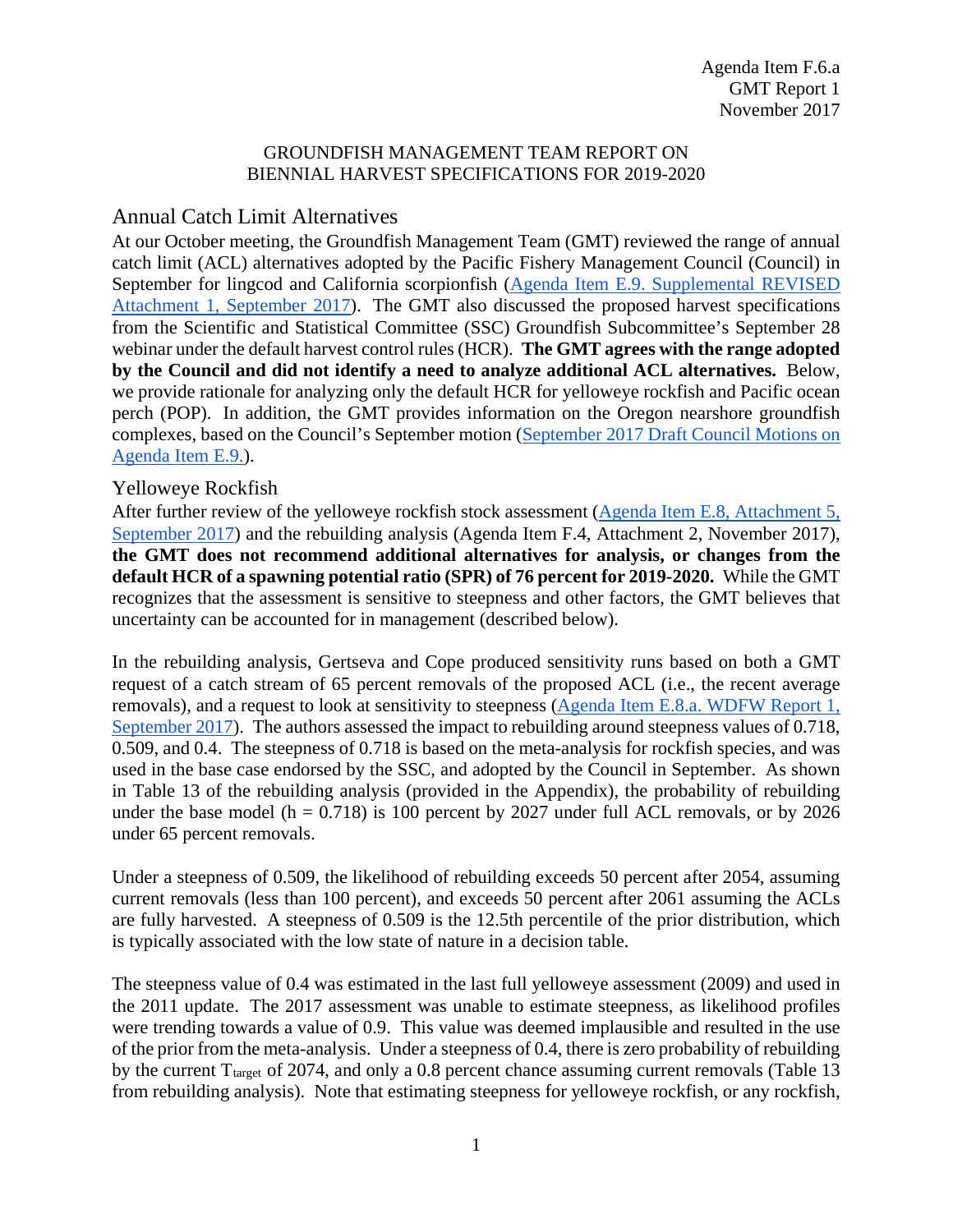is difficult. To reliably estimate it, the stock would need to be fished intensely, and allowed to rebuild. Currently, there is only data available for the downward trajectory for yelloweye rockfish. As such, there is considerable uncertainty with any of the steepness values that have been used in any of the past assessments.

The current  $T_{\text{target}}$  of 2074 is greater than the new  $T_{\text{max}}$  of 2071, and therefore must be changed. The base case model, assuming full ACL removals, predicts rebuilding by 2027. However, given the significant changes in rebuilding from the previous assessment, the GMT cautions against setting a T<sub>target</sub> of 2027. The assessment estimates of productivity (steepness discussion above), recruitment strength, and the associated biomass estimates directly translates to uncertainty in the projected rebuilding dates in the rebuilding analysis. Furthermore, as shown in Table 13, the GMT is suspicious of the unusual knife-edge change in probability under full removals that goes from zero percent in 2026 to 100 percent in 2027. More often, rebuilding analyses demonstrate increasing probabilities through time. If the Council selects a  $T_{\text{target}}$  of 2027 and the next assessment indicates a weaker rebuilding signal and a longer time to rebuild, another regulatory and Fishery Management Plan amendment would be needed. While the GMT acknowledges the base model is the best available science, **the GMT recommends taking into account the**  uncertainty inherent in the assessment and rebuilding projections by setting the new  $T_{\text{target}}$ **at 2061,** which is based on a steepness of 0.509 and full ACL removals. The GMT's proposed  $T_{\text{target}}$  meets the requirement to be less than the new  $T_{\text{max}}$ , is derived from the default HCR under an alternative steepness, and increases the likelihood of rebuilding by that time, specifically in regard to assessment uncertainty such as steepness.

Since there is a low likelihood that the full ACLs will be harvested in the future, the stock may rebuild faster than 2061 under a steepness of 0.509 (e.g., 2054 if removals continue to average 65 percent of the ACLs). However, the GMT notes that removals may increase in the future due to the potential removal of some trawl gear restrictions, as well as the possible opening of the trawl Rockfish Conservation Area (RCA).

#### Pacific Ocean Perch

**The GMT reviewed the POP assessment document [\(Agenda Item E.8. Attachment 3,](https://www.pcouncil.org/wp-content/uploads/2017/08/E8_Att3_POP_FullDoc_E-Only_SEPT2017BB.pdf)  [September 2017\)](https://www.pcouncil.org/wp-content/uploads/2017/08/E8_Att3_POP_FullDoc_E-Only_SEPT2017BB.pdf) and additional analysis provided on the Groundfish Subcommittee's webinar and does not recommend additional alternatives for analysis or changes from the default HCR (ACL = Annual Biological Catch [ABC],**  $P^*$  **0.45).** We recognize that the full SSC has not endorsed this assessment at the time this report was submitted, and if anything were to change in the assessment, the GMT will need to comment in a Supplemental Report.

The 2011 assessment projected estimated depletion to be at 23 percent at the start of 2017. However, the 2017 full assessment, which the GMT believes to be robust, estimates the stock to currently be rebuilt at 76.6 percent. The SSC's final recommendation of a steepness of 0.5 takes into account the model's inability to estimate steepness, while maintaining a reasonable catchability coefficient (q) for the West Coast groundfish bottom trawl survey. The Stock Assessment Team (STAT) team produced a range of spawning biomass estimates based on steepness values from 0.25 to 0.95, and then took the arithmetic mean of those estimates of spawning biomass. The steepness associated with that value for mean spawning biomass is  $h =$ 0.5. Even given this new steepness, the stock still stays above 40 percent depletion for the ten year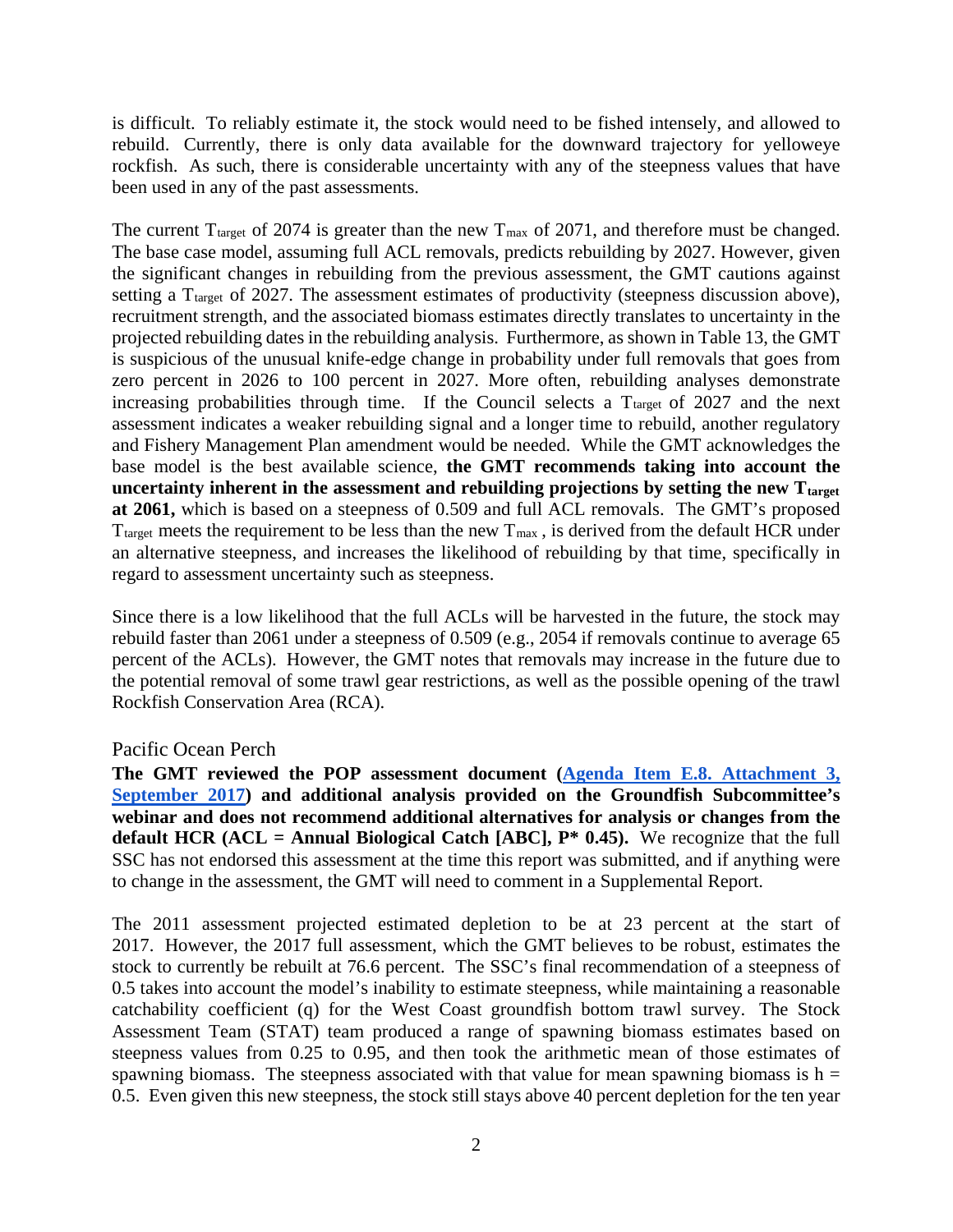projection period under full ACL attainment. The GMT believes that the likelihood of attaining the full ACL is low due to the fact that five percent is allocated to non-trawl sectors, and is rarely caught, therefore maximum attainment would likely not exceed 95 percent. Additionally, the trawl sector has had low attainment in recent years, although changes to management may increase this attainment in coming years.

## Oregon Nearshore Complex Alternatives

The Council is considering two proposals for restructuring stock complexes of nearshore groundfish stocks, based on the September Oregon Department of Fish and Wildlife (ODFW) Report [\(Agenda Item E.9.a., Supplemental ODFW Report 1, September 2017\)](https://www.pcouncil.org/wp-content/uploads/2017/09/E9a_Sup_ODFW_Rpt1_SEPT2017BB.pdf) and Council action in September [\(Agenda Item E.9, Council Action, September 2017\)](https://www.pcouncil.org/wp-content/uploads/2017/09/E9_CouncilAction_September2017.pdf). Since the restructuring of stock complexes is considered a new management measure, the GMT provides greater detail regarding implications in Agenda Item F.9, GMT Report 1, November 2017. However, the stock complex alternatives are briefly described here since they affect ACLs of stock complexes. Note that there are no alternative ACLs proposed for individual stocks; these alternatives only pertain to how the ACL contributions (and overfishing limits (OFLs)/ABCs) are grouped (e.g., to sum the ACLs of multiple individual stocks into a complex or not).

The first proposal [\(Table 1\)](#page-3-0) pertains to Oregon blue/deacon rockfish (BDR), Oregon black rockfish, and the Nearshore Rockfish complex North of 40°10' N. lat. based on a request from the ODFW [\(Agenda Item E.9.a, Supplemental ODFW Report 1, September 2017\)](https://www.pcouncil.org/wp-content/uploads/2017/09/E9a_Sup_ODFW_Rpt1_SEPT2017BB.pdf). In Proposal 1, Oregon BDR continues to be managed within the Nearshore Rockfish North of 40°10' N. lat. complex (No Action), is paired with Oregon black rockfish to form a new Oregon black/BDR Complex (Alternative 1), or is managed on its own as a new Oregon BDR complex (Alternative 2).

Proposal 2 [\(Table 2\)](#page-3-1) pertains to Oregon cabezon, Oregon kelp greenling, and the Other Fish Complex [\(Agenda Item E.9, Council Action, September 2017\)](https://www.pcouncil.org/wp-content/uploads/2017/09/E9_CouncilAction_September2017.pdf). In Proposal 2, Oregon kelp greenling continues to be managed within the Other Fish Complex (No Action) or is removed from the Other Fish Complex and paired with Oregon cabezon to form a new Oregon cabezon/kelp greenling Complex (Alternative 1).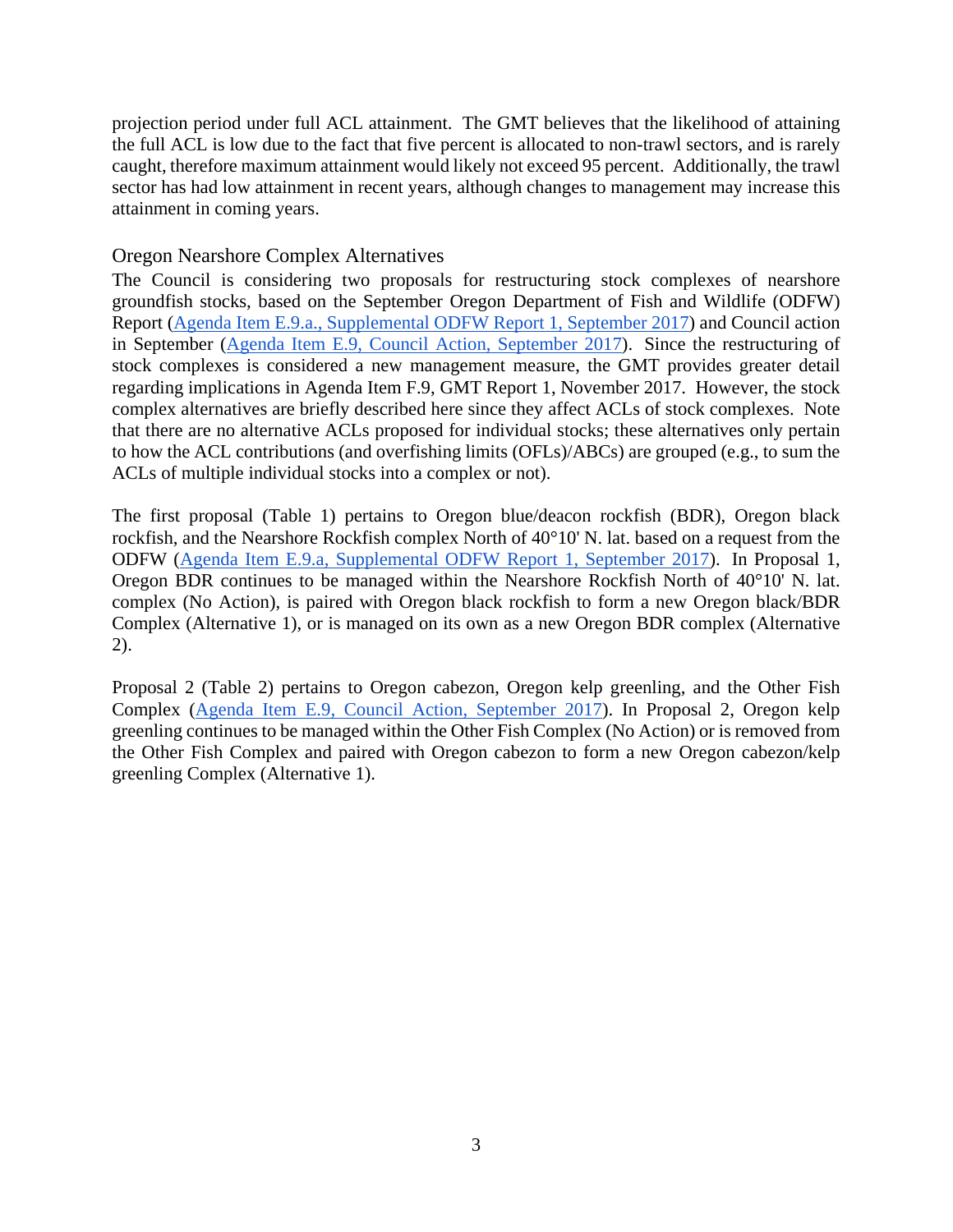<span id="page-3-0"></span>**Table 1: Alternative stock or stock complex harvest specifications for Oregon black rockfish (RF), Oregon BDR, and the Nearshore RF Complex North of 40° 10' N. lat.**

|                    |                                   | 2019 |      |                                    | 2020 |                                                 |      |
|--------------------|-----------------------------------|------|------|------------------------------------|------|-------------------------------------------------|------|
| <b>Alternative</b> | <b>Stock or Stock Complex</b>     |      |      |                                    |      | <b>OFL ABC ACL OFL ABC ACL</b>                  |      |
|                    | Black RF (OR)                     |      |      |                                    |      | 565.0 515.8 515.8 561.0 512.2 512.2             |      |
| <b>Status Quo</b>  | <b>Nearshore RF North Complex</b> |      |      |                                    |      | 203.2 182.9 182.9 200.4 180.5 180.5             |      |
| Alternative 1      | <b>Black RF/BDR (OR) Complex</b>  |      |      |                                    |      | $[677.3]$ 617.4 $[617.4]$ 669.8 $[610.5]$ 610.5 |      |
|                    | <b>Nearshore RF North Complex</b> |      |      | $90.9$   81.4   81.4   91.6   82.1 |      |                                                 | 82.1 |
|                    | <b>BDR</b> (OR) Complex           |      |      |                                    |      | 112.3 101.5 101.5 108.8 98.4                    | 98.4 |
|                    | Alternative 2 Black RF (OR)       |      |      |                                    |      | 565.0 515.8 515.8 561.0 512.2 512.2             |      |
|                    | <b>Nearshore RF North Complex</b> | 90.9 | 81.4 | 81.4                               | 91.6 | 82.1                                            | 82.1 |

<span id="page-3-1"></span>**Table 2: Alternative stock or stock complex harvest specifications for Oregon cabezon, Oregon kelp greenling, and the Other Fish Complex.**

|               |                                                                         | 2019 |      |  | 2020                                |      |      |
|---------------|-------------------------------------------------------------------------|------|------|--|-------------------------------------|------|------|
|               | <b>Alternative Stock or Stock Complex</b>                               |      |      |  | OFL ABC ACL OFL ABC ACL             |      |      |
| Status Quo    | Cabezon (OR)                                                            | 49.0 | 46.8 |  | $46.8$ 49.0                         | 46.8 | 46.8 |
|               | Other Fish Complex                                                      |      |      |  | 479.5 420.2 420.2 465.0 406.4 406.4 |      |      |
| Alternative 1 | Cabezon/Kelp Greenling (OR) Complex 229.9 218.0 218.0 215.5 204.4 204.4 |      |      |  |                                     |      |      |
|               | Other Fish Complex                                                      |      |      |  | 298.6 249.0 249.0 298.5 248.9 248.9 |      |      |

**The GMT recommends that the Council specify the ACL alternatives for both Oregon nearshore complex proposals** noting that implications of the alternatives are further discussed in Agenda Item F.9., GMT Report 1, November 2017.

# Off the Top Deductions

Tribal, Research, Incidental Open Access, and Exempted Fishing Permits

For information on these off-the-top deductions, see Agenda Item F.9.a, Supplemental GMT Report 2, which will be completed after Agenda Item F.8., Preliminary Exempted Fishing Permit Approval.

#### Buffer for Management Uncertainty

In the 2017-2018 harvest specification and management measure cycle, the Council established a new category of off-the-top deductions, known as buffers, for canary rockfish, darkblotched rockfish, and POP. These buffers were created to address "unforeseen catch events." However, at the time, an "unforeseen catch event" was not defined.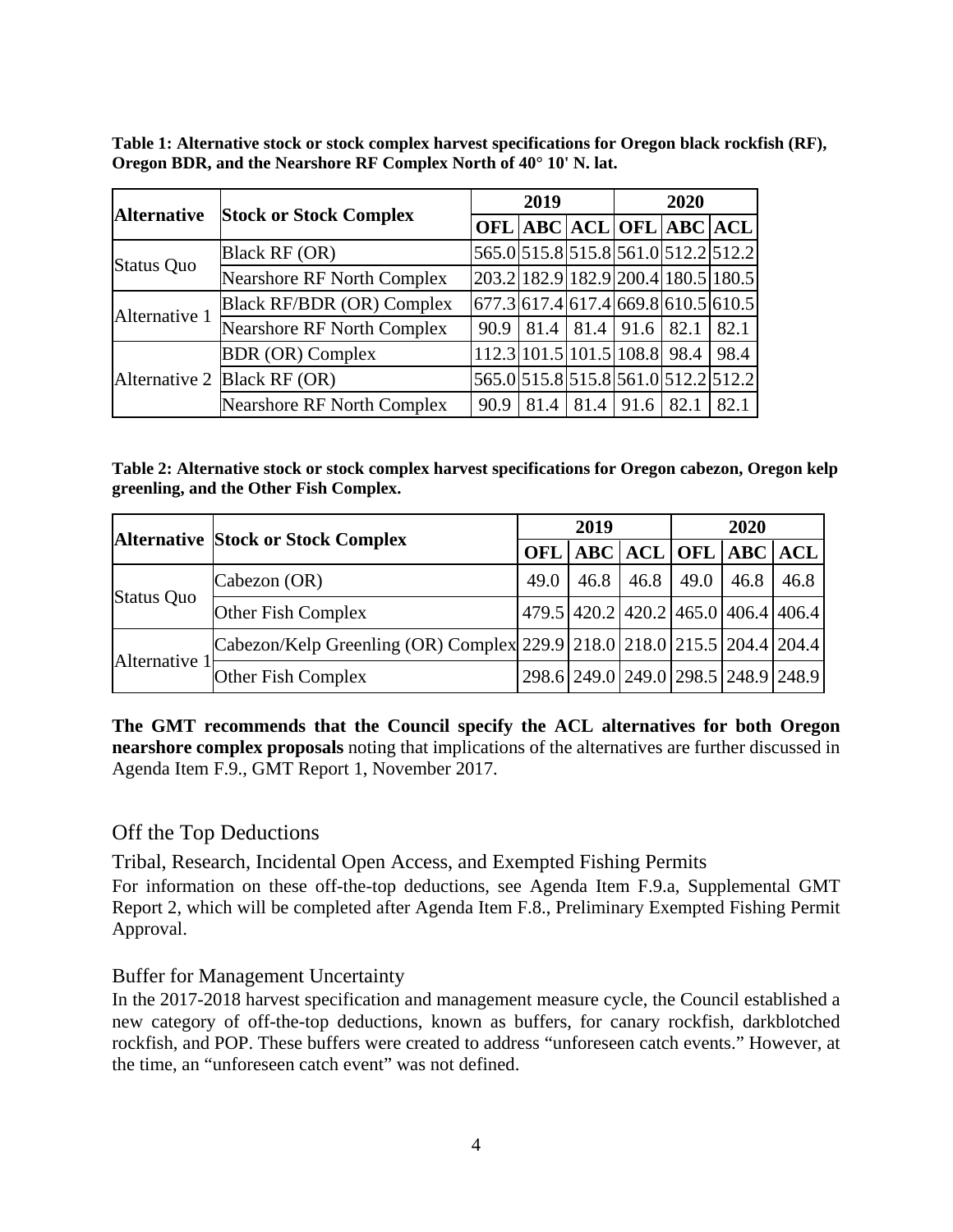In June 2017, the Council recommended releasing both the darkblotched rockfish and POP buffers equally to the at-sea sectors due to: (1) unexpected high bycatch rates for darkblotched rockfish and POP; (2) the highest whiting allocations in recent history; and (3) the need for vessels to fish further north in order to avoid Chinook salmon bycatch. NMFS implemented this recommendation on July 7, 2017 [\(82 FR 31494\)](https://www.federalregister.gov/documents/2017/07/07/2017-14313/magnuson-stevens-act-provisions-fisheries-off-west-coast-states-pacific-coast-groundfish-fishery). While off-the-top deductions are considered management measures (Agenda Item F.9.), the GMT provides some comments and recommendations under this agenda item to assist the Council in selecting their final preferred ACL alternatives.

With regards to POP and canary rockfish, the GMT does not see a need to continue to have buffers for 2019-2020. POP is now rebuilt and has a presumed ACL 16 times larger than the 2017-2018 ACL, which will significantly reduce the potential that POP will constrain access to target species. There was not a need to release the canary rockfish buffer this year, given the size of the ACL and allocations. The GMT does not expect this to change in the near future. Furthermore, canary rockfish harvest is apportioned using a two-year allocation, and can be changed for the next biennium to address any needs or stranded yield.

For darkblotched rockfish, the Council may want to consider maintaining a buffer, depending on whether they decide to change the management of set-asides for the at-sea sector from the sectorspecific formula in the proposed Amendment 21-3, or establish a sector level set-aside every biennium (similar to all other set-aside species). The Amendment 21-3 proposed rule includes the potential for an automatic closure of one or more of the mothership and catcher-processor sectors when the set-aside and buffer are reached or are projected to be reached. If this provision remains in 2019-2020, then the Council may want to consider a buffer for darkblotched rockfish in case of at-sea (or other) sectors having higher than projected mortality. The GMT further describes this new management measure in Agenda Item F.9., GMT Report 1, September 2017. Regardless of development of the buffer, **the GMT recommends the Council confirm the default HCR for setting the darkblotched rockfish ACL Final Preferred Alternative.** 

The only other species which the GMT has identified that may benefit from the creation of a buffer for the 2019-2020 biennium is yelloweye rockfish. Yelloweye rockfish is caught primarily in the non-trawl sectors and is constraining to many fisheries. In a supplemental report under Agenda Item F.9, the GMT provides some information for the Council when considering a buffer between the proposed 2019-2020 ACLs and a fishery harvest guideline (HG). However, as mentioned above, **the GMT recommends the Council select the default HCR for setting the yelloweye rockfish ACL FPA.** Then, under Agenda Item F.9, the Council can consider setting the fishery HG below the ACL at the desired level, while accounting for any management uncertainty.

## **Recommendations**

**The GMT recommends**:

- **For yelloweye rockfish analyze only the default HCR of a spawning potential ratio (SPR) of 76 percent for 2019-2020 (i.e., do not analyze departures from the default HCR)**
- Setting the new T<sub>target</sub> for yelloweye rockfish at 2061
- **For POP analyzing only the default HCR (ACL = Acceptable Biological Catch [ABC], P\* 0.45) for 2019-2020 (i.e., do not analyze departures from the default HCR)**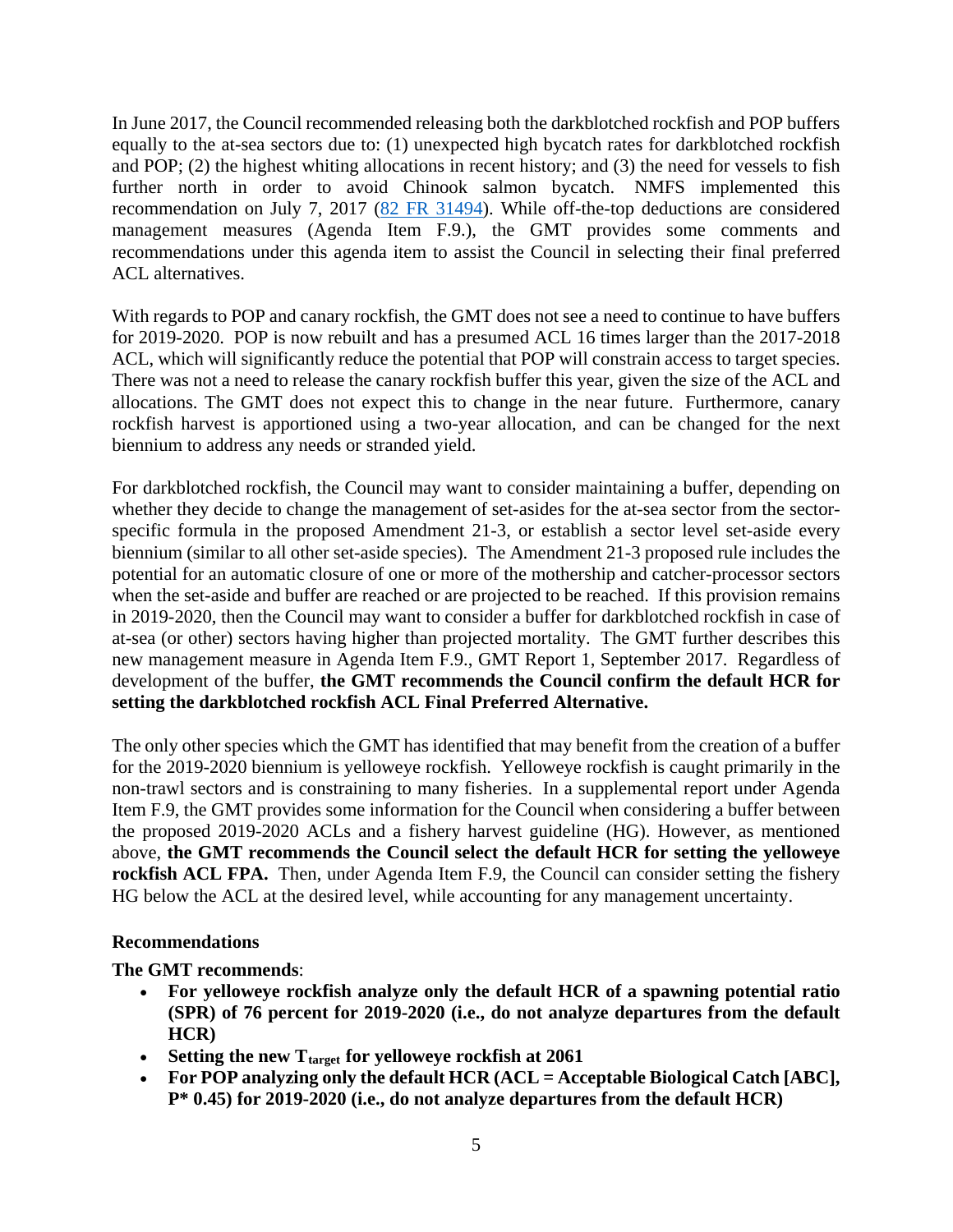- **Specifying the ACL alternatives (including preliminary preferred) for both the Oregon nearshore complex proposals**
- **Confirm the default HCR for setting the darkblotched rockfish ACL**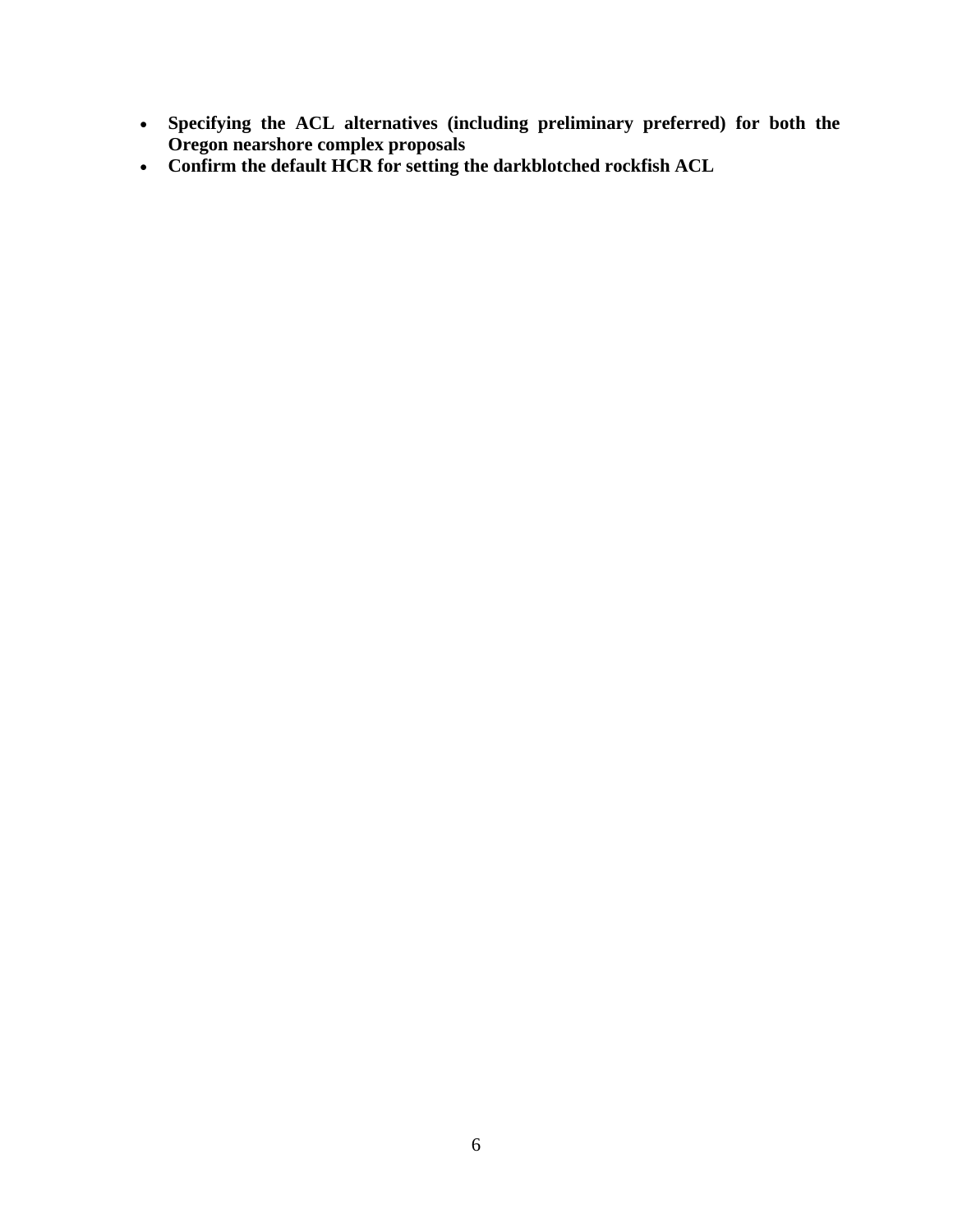### **Appendix**

**Table 13. Probability of recovery for rebuilding alternatives under different values of stock-recruit steepness (h) for the years 2048-2074, assuming either full or 65% of ACLs removed. Excerpt from** Vladlena Gertseva and Jason Cope (2017), Rebuilding analysis for yelloweye rockfish (*Sebastes ruberrimus*) based on the 2017 stock assessment.

| Run  | Rebuilding cases under full<br><b>ACL</b> removals |           |         | Rebuilding cases under removals |           |         |  |
|------|----------------------------------------------------|-----------|---------|---------------------------------|-----------|---------|--|
|      |                                                    |           |         | of 65% ACLs                     |           |         |  |
| Year | assessment<br>model,                               | $h=0.509$ | $h=0.4$ | assessment<br>model,            | $h=0.509$ | $h=0.4$ |  |
|      | $h=0.718$                                          |           |         | $h=0.718$                       |           |         |  |
| 2017 | 0.0%                                               | 0%        | 0.0%    | 0.0%                            | 0.0%      | 0.0%    |  |
| 2018 | 0.0%                                               | 0%        | 0.0%    | 0.0%                            | 0.0%      | 0.0%    |  |
| 2019 | 0.0%                                               | 0%        | 0.0%    | 0.0%                            | 0.0%      | 0.0%    |  |
| 2020 | 0.0%                                               | 0%        | 0.0%    | 0.0%                            | 0.0%      | 0.0%    |  |
| 2021 | 0.0%                                               | 0%        | 0.0%    | 0.0%                            | 0.0%      | 0.0%    |  |
| 2022 | 0.0%                                               | 0%        | 0.0%    | 0.0%                            | 0.0%      | 0.0%    |  |
| 2023 | 0.0%                                               | 0%        | 0.0%    | 0.0%                            | 0.0%      | 0.0%    |  |
| 2024 | 0.0%                                               | 0%        | 0.0%    | 0.0%                            | 0.0%      | 0.0%    |  |
| 2025 | 0.0%                                               | 0%        | 0.0%    | 0.0%                            | 0.0%      | 0.0%    |  |
| 2026 | 0.0%                                               | 0%        | 0.0%    | 100.0%                          | 0.0%      | 0.0%    |  |
| 2027 | 100.0%                                             | 0%        | 0.0%    | 100.0%                          | 0.0%      | 0.0%    |  |
| 2028 | 100.0%                                             | 0%        | 0.0%    | 100.0%                          | 0.0%      | 0.0%    |  |
| 2029 | 100.0%                                             | 0%        | 0.0%    | 100.0%                          | 0.0%      | 0.0%    |  |
| 2030 | 100.0%                                             | 0%        | 0.0%    | 100.0%                          | 0.0%      | 0.0%    |  |
| 2031 | 100.0%                                             | 0%        | 0.0%    | 100.0%                          | 0.0%      | 0.0%    |  |
| 2032 | 100.0%                                             | 0%        | 0.0%    | 100.0%                          | 0.0%      | 0.0%    |  |
| 2033 | 100.0%                                             | 0%        | 0.0%    | 100.0%                          | 0.0%      | 0.0%    |  |
| 2034 | 100.0%                                             | 0%        | 0.0%    | 100.0%                          | 0.0%      | 0.0%    |  |
| 2035 | 100.0%                                             | 0%        | 0.0%    | 100.0%                          | 0.0%      | 0.0%    |  |
| 2036 | 100.0%                                             | 0%        | 0.0%    | 100.0%                          | 0.0%      | 0.0%    |  |
| 2037 | 100.0%                                             | 0%        | 0.0%    | 100.0%                          | 0.0%      | 0.0%    |  |
| 2038 | 100.0%                                             | 0%        | 0.0%    | 100.0%                          | 0.0%      | 0.0%    |  |
| 2039 | 100.0%                                             | 0%        | 0.0%    | 100.0%                          | 0.0%      | 0.0%    |  |
| 2040 | 100.0%                                             | 0%        | 0.0%    | 100.0%                          | 0.0%      | 0.0%    |  |
| 2041 | 100.0%                                             | 0%        | 0.0%    | 100.0%                          | 0.0%      | 0.0%    |  |
| 2042 | 100.0%                                             | 0%        | 0.0%    | 100.0%                          | 0.0%      | 0.0%    |  |
| 2043 | 100.0%                                             | 0%        | 0.0%    | 100.0%                          | 0.1%      | 0.0%    |  |
| 2044 | 100.0%                                             | 0%        | 0.0%    | 100.0%                          | 0.4%      | 0.0%    |  |
| 2045 | 100.0%                                             | 0%        | 0.0%    | 100.0%                          | 1.1%      | 0.0%    |  |
| 2046 | 100.0%                                             | 0%        | 0.0%    | 100.0%                          | 2.0%      | 0.0%    |  |
| 2047 | 100.0%                                             | 0%        | 0.0%    | 100.0%                          | 5.1%      | 0.0%    |  |